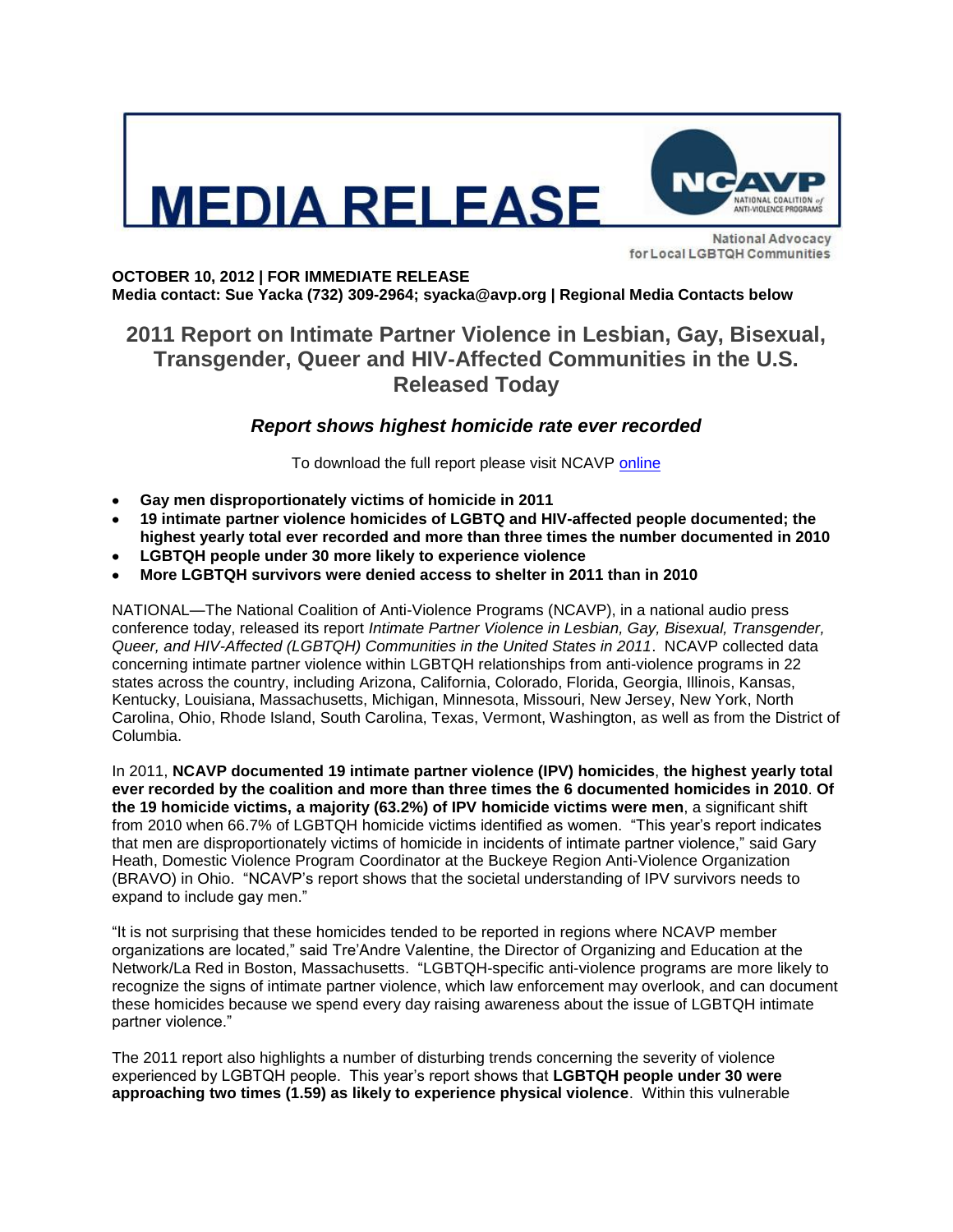population, **LGBTQH people of color under 30 were nearly 4 times (3.98) as likely to experience physical violence**. "We need more programs and services focused on LGBTQH youth and youth of color," said Sandhya Luther Director of Advocacy at the Colorado Anti-Violence Program (CAVP). "These findings underscore the need for policymakers and funders to fund LGBTQH anti-violence organizations to conduct intimate partner violence prevention initiatives, particularly prevention programs for youth and young adults."

In 2011, NCAVP programs received 3,930 reports of intimate partner violence, a **decrease of 22.2% from 2010**. This decrease was due to a substantial 42.7% decrease in reports from the Los Angeles Gay & Lesbian Center (LAGLC), which lost funding and staff for their IPV programming, reducing the number of LGBTQH intimate partner violence survivors from whom they collected reports. **Excluding LAGLC's reports, there was an 18.3% increase in reports of LGBTQH IPV nationwide**. "The decrease in overall reports of intimate partner violence this year, due to the IPV funding that we lost here at LAGLC, demonstrates the tremendous impact that funding has in allowing anti-violence programs to reach LGBTQH IPV survivors," said Terra Slavin, DV Lead Staff Attorney at the L.A. Gay & Lesbian Center. "We need legislation such as the reauthorization of an LGBTQ-inclusive Violence Against Women Act (VAWA) that will help ensure that all people experiencing intimate partner violence –including LGBTQidentified survivors receive access to life-saving support and services."

The report found that LGBTQH people faced other barriers to services as well. **More survivors in 2011 (61.6%) reported being denied access to shelter than in 2010 (44.6%)**. This continues a two-year trend of increases in shelter access denials. "Lack of access to shelters and other supportive services increases a survivor's risk of immediate danger and puts their lives at risk," said Lisa Gilmore, Director of Education and Victim Advocacy at Center on Halsted in Chicago, Illinois. "We are calling on policymakers to institute LGBTQH-specific non-discrimination provisions to increase support and safety for all survivors and to put an end to discriminatory laws and policies that currently increase barriers and decrease safety for LGBTQH survivors when seeking support."

"This report is ultimately a tool for policymakers, funders, and advocates to use to address LGBTQH intimate partner violence," said Chai Jindasurat, NCAVP Coordinator at the New York City Anti-Violence Project. "Our recommendations and best practices offer specific solutions for increasing life-saving support for survivors, reaching LGBTQH IPV survivors, and shifting the ways in which we address intimate partner violence in the U.S. to prevent and end this violence."

The report's specific policy recommendations include calling for the following changes:

- Pass an LGBTQ-inclusive Violence Against Women Act (VAWA) that protects survivors from service discrimination based on sexual orientation and gender identity, and recognizes LGBTQ communities as under-served.
- Fund LGBTQH intimate partner violence prevention initiatives, particularly for youth and young adults.
- Support LGBTQH training and technical assistance programs to increase the cultural competency of all victim service providers.
- Increase local, state, and national funding to LGBTQH-specific anti-violence programs, particularly for survivor-led initiatives.
- Increase research and documentation of LGBTQH intimate partner violence.

NCAVP works to prevent, respond to, and end all forms of violence against and within lesbian, gay, bisexual, transgender, queer and HIV-affected (LGBTQH) communities. NCAVP is a national coalition of 41 local member programs and affiliate organizations in 22 states, Canada, and Washington DC, who create systemic and social change. We strive to increase power, safety, and resources through data analysis, policy advocacy, education, and technical assistance.

NCAVP is coordinated by the [New York City Anti-Violence Project](http://www.avp.org/)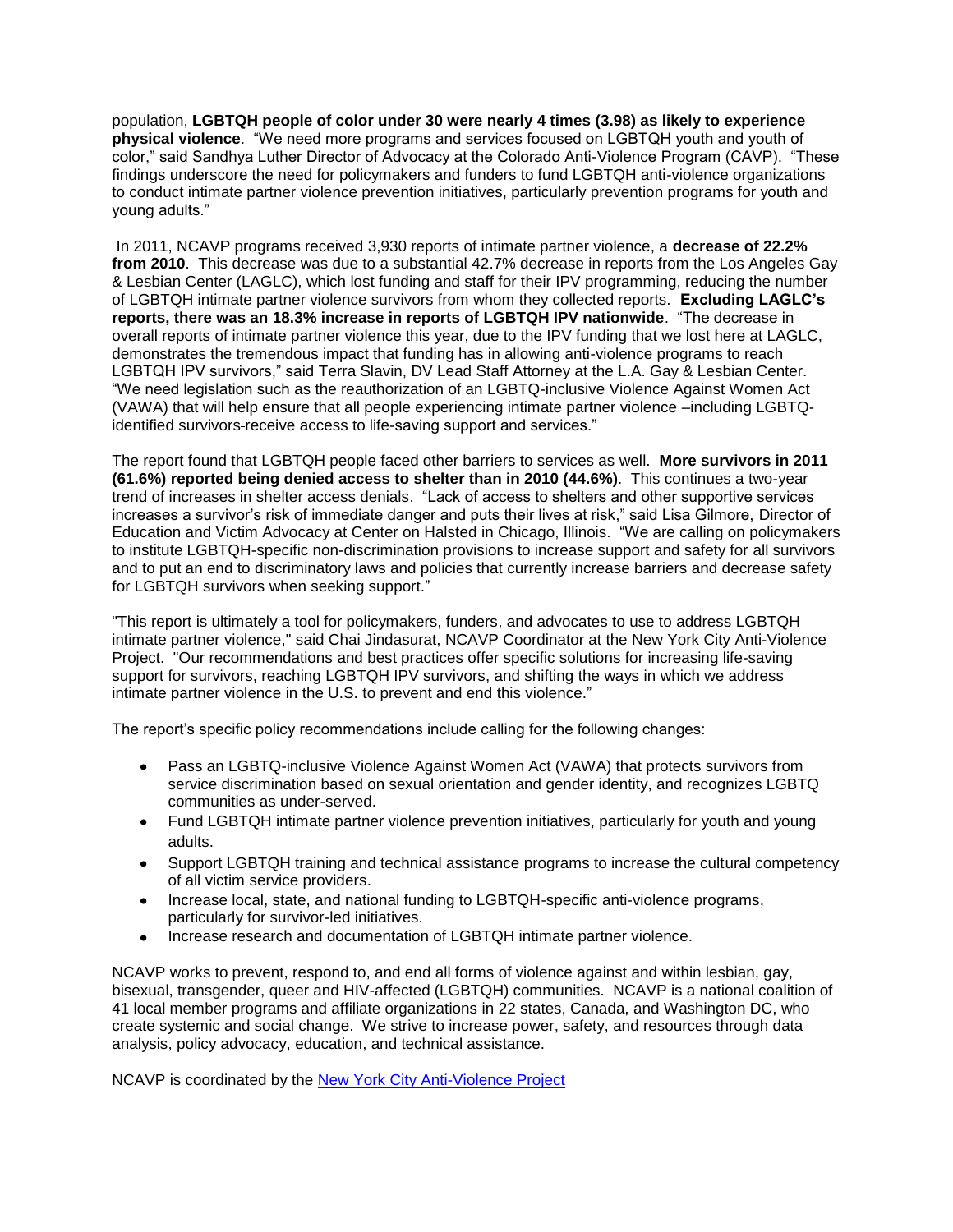## **Contributors and Regional Media Contacts**

[BRAVO, Buckeye Region Anti-Violence Organization](http://www.bravo-ohio.org/) (Columbus, OH) Contact: Gary Heath, (614) 294-7867 gary@bravo-ohio.org

[Colorado Anti-Violence Program](http://www.coavp.org/) (Denver, CO) Contact: Sandhya Luther, (303) 444-0782 (cell), 303-839-5204 (office) sandhya@coavp.org

[Center on Halsted Anti-Violence Project](http://www.centeronhalsted.org/cohavp.html) (Chicago, IL) Contact: Lisa Gilmore, (773) 661-0734 lgilmore@centeronhalsted.org

[Community United Against Violence](http://www.cuav.org/) (San Francisco, CA) Contact: Maria Carolina Morales, (415) 777-5500 carolina@cuav.org

[Equality Michigan](http://equalitymi.org/) (Detroit, MI) Contact: Gregory Varnum, (313) 537-7000 x105 greg@equalitymi.org

[Fenway Community Health Violence Recovery Program](http://www.fenwayhealth.org/site/PageServer?pagename=FCHC_srv_services_violence) (Boston, MA) Contact: Jessica Newman, (617) 927-6071 jnewman@fenwayhealth.org

[Gay Alliance of the Genesee Valley](http://www.gayalliance.org/programs/avp.html) (Rochester, NY) Contact: Kelly Clark, (585) 244-8640 x19 kellyc@gayalliance.org

[Kansas City Anti-Violence Project](http://www.kcavp.org/site/) (Kansas City, MO) Contact: Justin Shaw, (816) 561-0550 justin@kcavp.org

L.A. [Gay & Lesbian Center \(LAGLC\) Anti-Violence Project](http://www.lagaycenter.org/site/PageServer?pagename=Anti_Violence_Project) (Los Angeles, CA) Contact Susan Holt (323) 993-7645 sholt@lagaycenter.org

[Montrose Counseling Center](http://www.montrosecounselingcenter.org/?p=524) (Houston, TX) Contact: Sally Huffer, (713) 529-0037 x324 mcc2@montrosecounselingcenter.org

[New York City Anti-Violence Project](http://www.avp.org/) (New York, NY) Contact: Sharon Stapel, (212) 714-1184 sstapel@avp.org

[OutFront Minnesota](http://www.outfront.org/home) (Minneapolis, MN) Contact: Rebecca Waggoner, (612) 822-0127 x7656 Rwaggoner@OutFront.org

[SafeSpace at the R U 1 2? Community Center](http://www.ru12.org/safespace.html) (Winooski, VT) Contact: Kim Fountain (802) 860-7812 kim@ru12.org